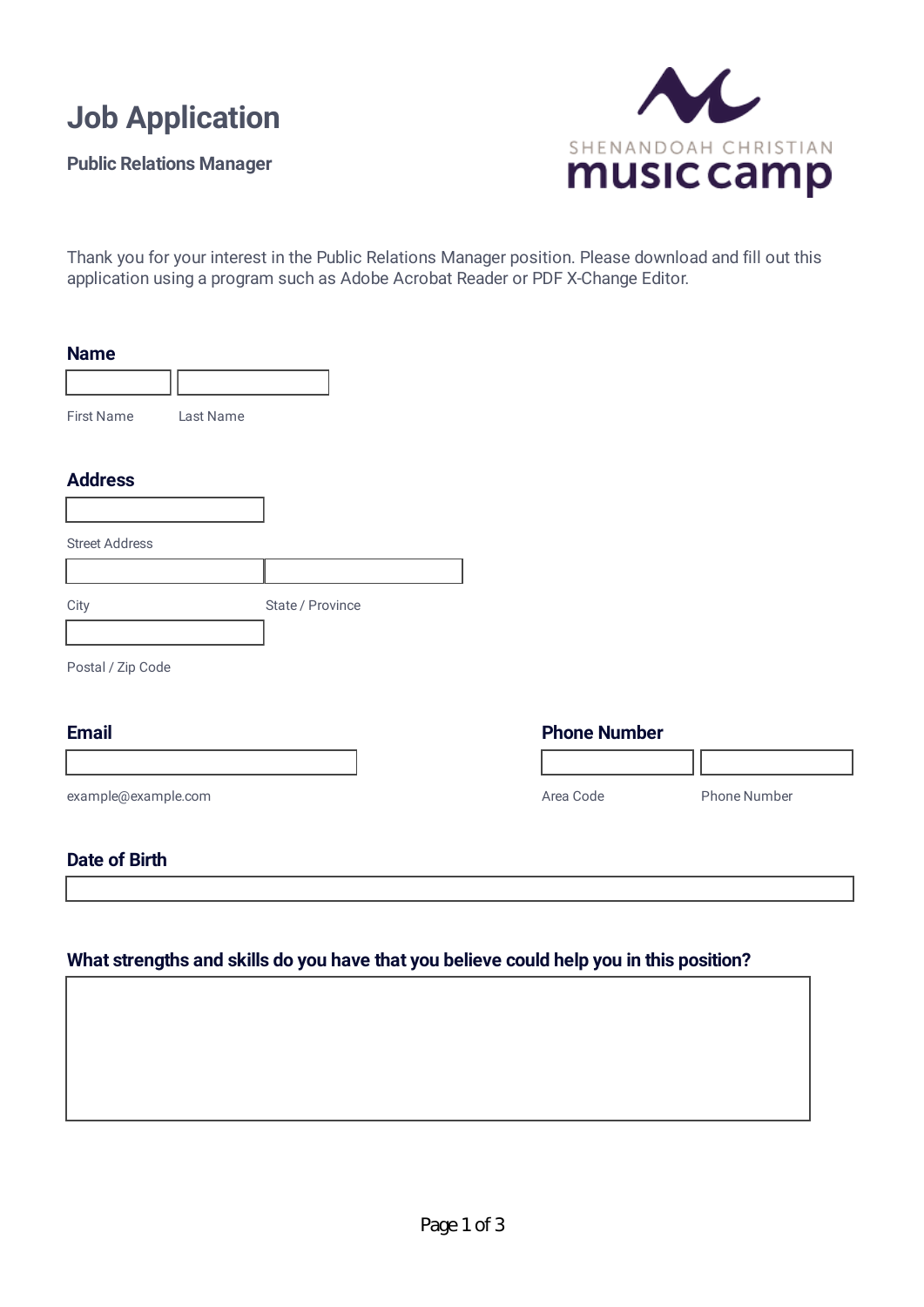Please list previous employers, their contact information, and your position and duties.

# **May we contact your previous employers for a reference?**

| Y.<br>Ξ |
|---------|
| ı       |

## **What church are you a member of?**

## **Explain your relationship to your church, and to your church leaders.**

| ,一个人的人都是一个人的人,而且,他们的人都是一个人的人,而且,他们的人都是一个人的人,而且,他们的人都是一个人的人,而且,他们的人都是一个人的人,而且,他们的<br>第一百一十一章 一个人的人,他们的人都是一个人的人,他们的人都是一个人的人,他们的人都是一个人的人,他们的人都是一个人的人,他们的人都是一个人的人,他们的人都是 |  |  |
|----------------------------------------------------------------------------------------------------------------------------------------------------------------------|--|--|
|                                                                                                                                                                      |  |  |
|                                                                                                                                                                      |  |  |

## **Pastor Name**

**Pastor Phone Number**

First Name Last Name

Area Code Phone Number

# **May we contact your pastor for a reference?**

- OYES
- **ONO**